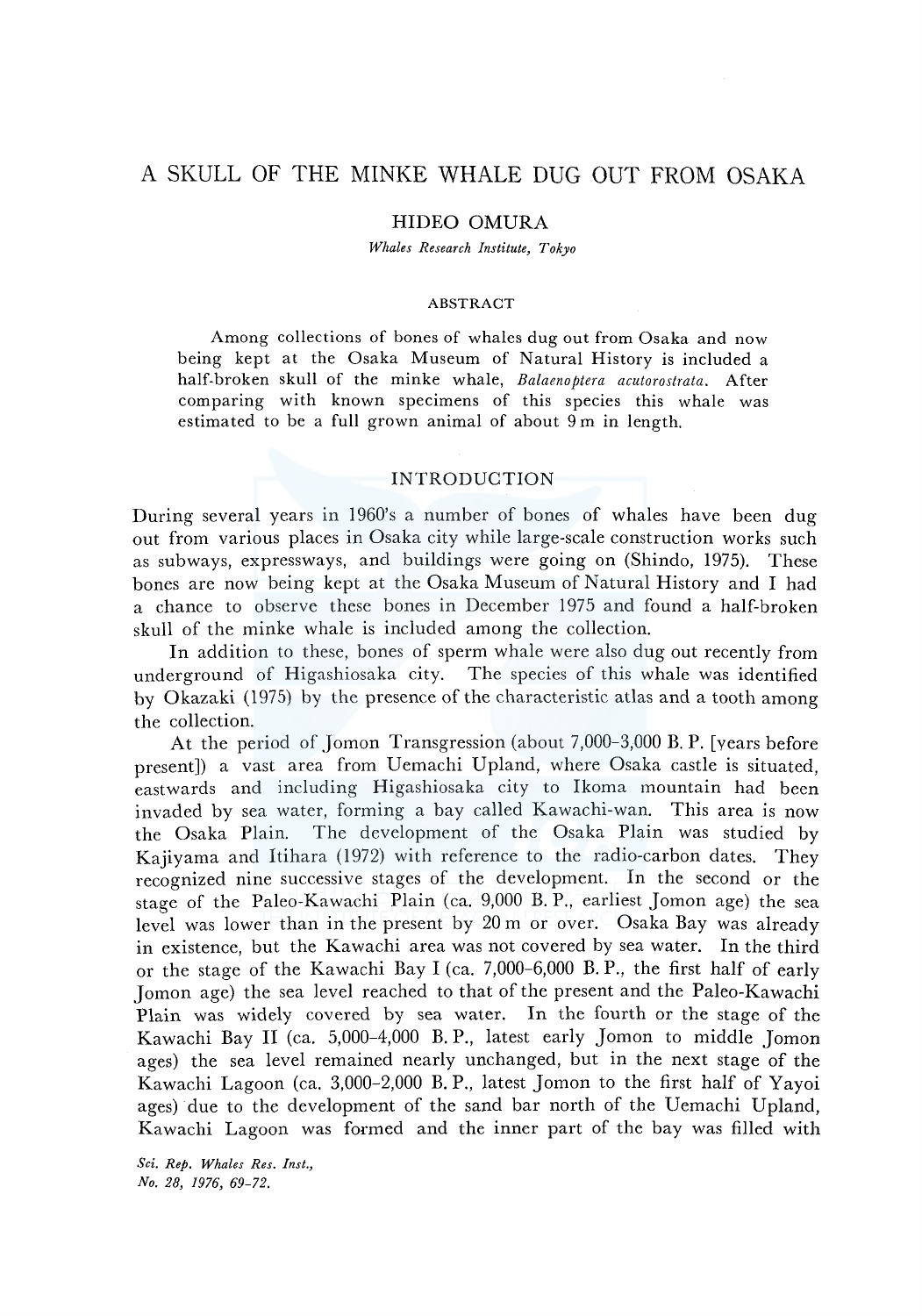#### 70 OMURA

fresh water. The growth of the sand bar continued and it developed successively into the stages of the Kawachi Lake I and II, Osaka Plain I, and finally to the stage of the Osaka Plain II or the present.

In the 3rd and 4th, and also in the 5th stages too, it is possible that whales came into the Kawachi Bay and some of them stranded ashore or dead afloat and finally sunk. This is the possible explanation why bones of whales dug out from the alluvial deposits in Osaka. It is also possible, therefore, that these bones are of the existing whale species.

## OBSERVATION AND CONCLUSION

#### (Plates I and II)

This skull (0. M. N. H., F2639) was dug out from 14 m deep while constructmg underground railroad at 2-Chome, Oimazato-hommachi, Higashinari-ku, on 11 August 1966. The skull was broken transversely towards middle part of the supraoccipital bone by mishandling during preparation for transportation after discovering. Its posterior portion is remaining in a very good condition, suggesting the skull was a splendid specimen before it was broken. Exo- and basioccipitals, and temporals are nearly perfect, enabling me to measure the breadth at squamosal or the greatest breadth of the skull, as well as other measurements concerning posterior region of the skull precisely. Posterior marginal portion of the vomer is remaining attached, but pterygoids are broken and tympanic bullae are lacking.

Vertex and facial region of the skull are completely broken, but orbital process of the frontal of both sides, part of vomer, 170 cm in length, and some fragments of maxillary and premaxillary are remaining separately. Frontals are broken at their proximal ends and their distal margins or orbits are complete and the orbital length was measurered accordingly.

At a glance this skull can be identified to be a species of balaenopterid whales (Balaenopteridae) and from its comparatively smaller size to be the minke whale. Measurements of the skull are shown in Table 1, comparing with corresponding measurements of other specimens from the North Pacific and Antarctic, cited from Omura (1975). Measurements numbers in the table are the same as used in the previous paper (1975). The breadth of the skull at squamosal of this specimen (F2639) is far greater than in the two specimens from the North Pacific (AY69B, AY69A), and lying between figures for the two specimens from the Antarctic, suggesting the body length of this whale is also between these two specimens, i. e. 8.5-9.8 m and possibly around 9 m. These two whales from the Antarctic are physically matured (Omura, 1975) and since the body length at sexual maturity of minke whales is somewhat smaller in those from the North Pacific than in those from the Antarctic (Ohsumi *et al.,* 1970) this specimen from Osaka was possibly a full grown whale. This is also supported by rigid structure of the skull.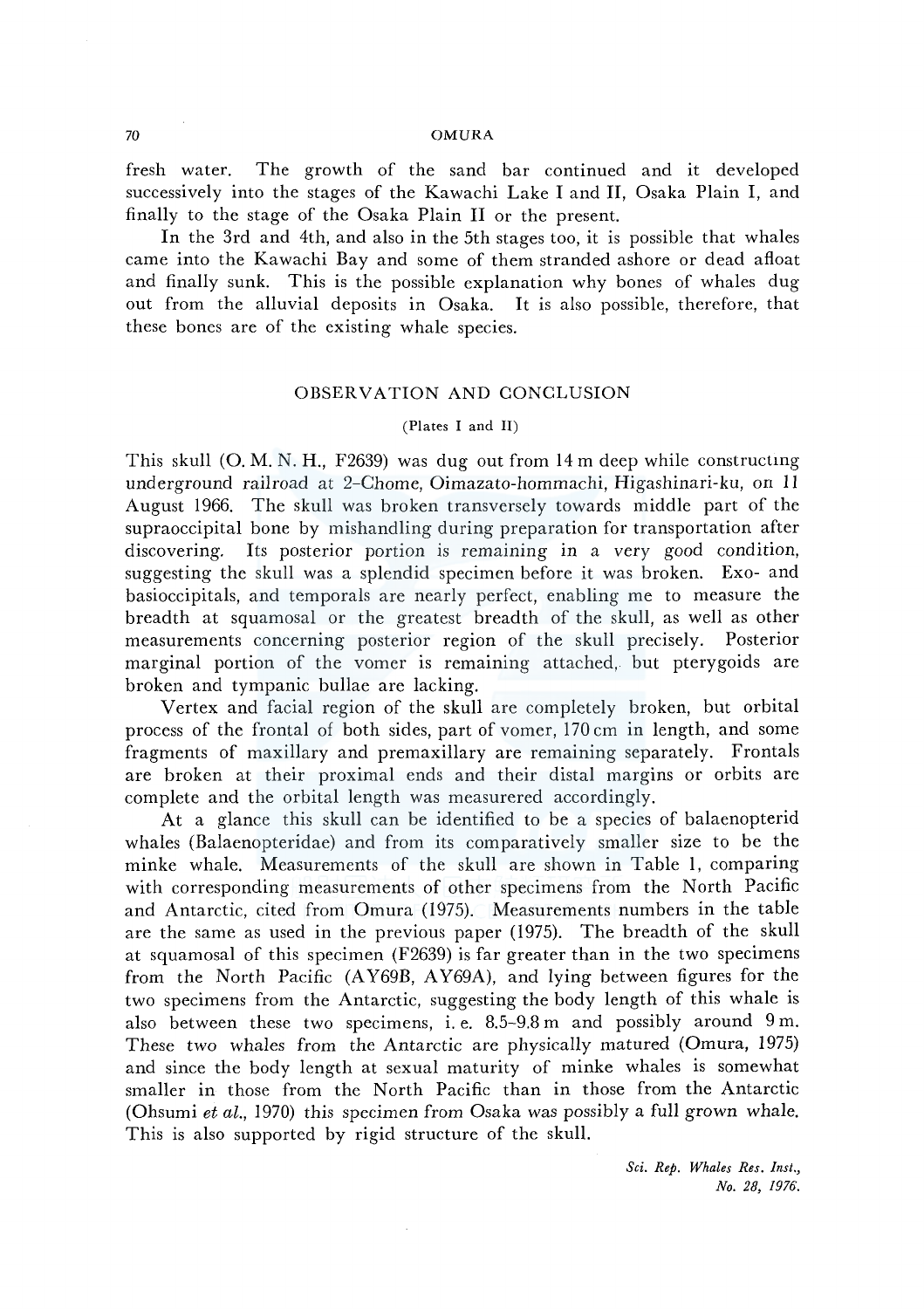|     | Measurements                       | F <sub>2639</sub><br>Osaka | $AY69B*$<br>N. Pacific | $AY69A*$<br>N. Pacific | 71 12793*<br>Antarctic | 71 12883*<br>Antarctic |
|-----|------------------------------------|----------------------------|------------------------|------------------------|------------------------|------------------------|
| 16. | Breadth of skull at squamosal      | 1,180                      | 708                    | 613                    | 1.075                  | 1,256                  |
| 19. | Length of orbit, frontal, right    | 207                        | 156                    | 146                    | 188                    | 207                    |
| 20. | Length of orbit, frontal, left     | 206                        | 157                    | 146                    | 190                    | 207                    |
| 21. | Breadth of occipital bone          | 822                        | 563                    | 473                    | 760                    | 886                    |
| 22. | Breadth across occipital condyle   | 229                        | 157                    | 154                    | 203                    | 228                    |
| 23. | Height of occipital condyle, right | 124                        | 98                     | 120                    | 131                    | 145                    |
| 24. | Height of occipital condyle, left  | 124                        | 96                     | 100                    | 124                    | 142                    |
| 25. | Breadth of foramen magnum          | 79                         | 83                     | 80                     | 70                     | 79                     |
| 26. | Height of foramen magnum           | 60                         | 90                     | 85                     | 97                     | 127                    |
|     | Sex, body length, and age          | P                          | M. 6.6 m<br>juv.       | M. 5.4 m<br>juv.       | M. 8.5 m<br>ad.        | F. 9.8 m<br>ad.        |

| TABLE 1. MEASUREMENTS OF THE SKULL (F2639) COMPARED WITH THE |  |
|--------------------------------------------------------------|--|
| KNOWN SPECIMENS OF THE MINKE WHALE (in mm)                   |  |

• Cited from Omura (1975).

In other measurements figures for this specimen are within the ranges of the values of the two specimens from the Antarctic or very close to them, except the measurement no. 26 (height of foramen magnum), which is thought to be of less importance. From this table it can safely be concluded that this specimen is a skull of the minke whale, *Balaenoptera acutorostrata.* There remains, however, still a taxonomic problem among minke whale populations of the world, i. e. a possibility that the Antarctic minke whale, *B. bonaerensis,*  is in fact a different species or subspecies of the minkes in the northern hemisphere, *B. acutorostrata.* But the distinctions so far noted in the skull are in the vertex and facial regions and not concern the posterior portion of the skull (Omura, 1975). Accordingly this problem does not affect the above conclusion.

#### **ACKNOWLEDGMENTS**

My sincere thanks are due to Mr. Hiroyuki Taruno and other members of the Osaka Museum of Natural History. They extended me all possible arrangement and help for the works done at the museum. Mr. H. Taruno also read and commented on draft of the manuscript.

#### REFERENCES

KAJIYAMA, H. and M. ITIHARA, 1972. The developmental history of the Osaka Plain with references to the radio-carbon dates. The Memoirs of the Geologizal Society of Japan. 7: 101-112. (In Japanese with English abstract).

OHSUMI, S., Y. MASAKI and A. KAWAMURA, 1970. Stock of the Antarctic minke whale. Sci. *Rep. Whales Res. Inst.,* 22: 75-125.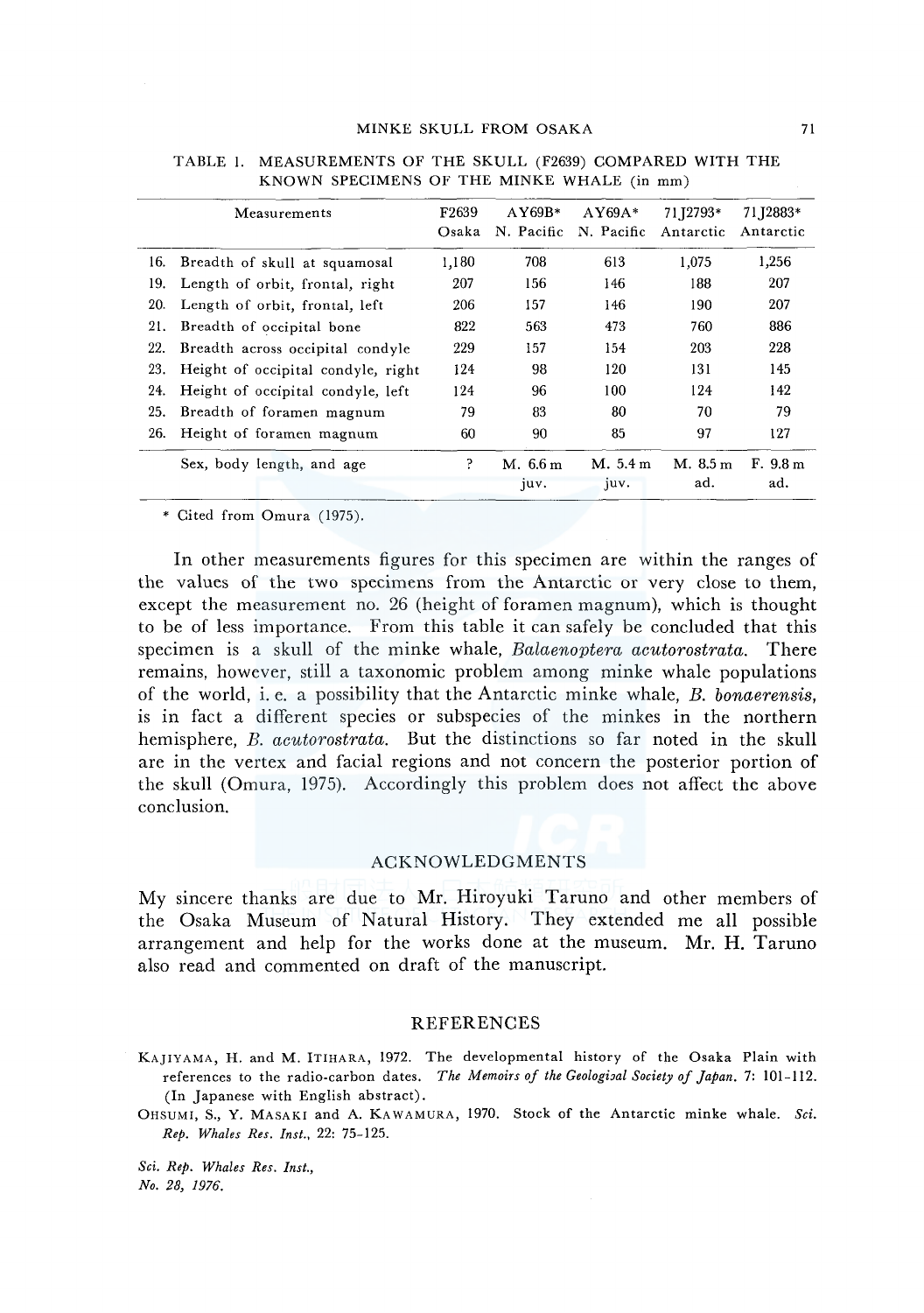#### 72 OMURA

- OKAZAKI, Y. 1974. Higashiosaka-shi de Makko-kujira no Hakken (Bones of sperm whale discovered in Higashiosaka city). *Nature Study* (ed. Osaka Museum of Natural History). 21 (12): 143-144. (in Japanese).
- OMUR.-\, H. 1975. Osteological study of the minke whale from the Antarctic. *Sci. Rep. Whales Res. Inst.,* 27: 1-36.

SHINDO, N. 1975. *History of whales in the Inland Sea*. Hyogo. 89pp.

# EXPLANATION OF PLATES

### PLATE I

Half-broken skull of the minke whale dug out from Osaka and now being kept at the Osaka Museum of Natural History. F2639.

Fig. I. Posterior view.

Fig. 2. Anterior view.

#### PLATE II

The same specimen shown in Plate I.

Fig. I. Superior view.

Fig. 2. Inferior view.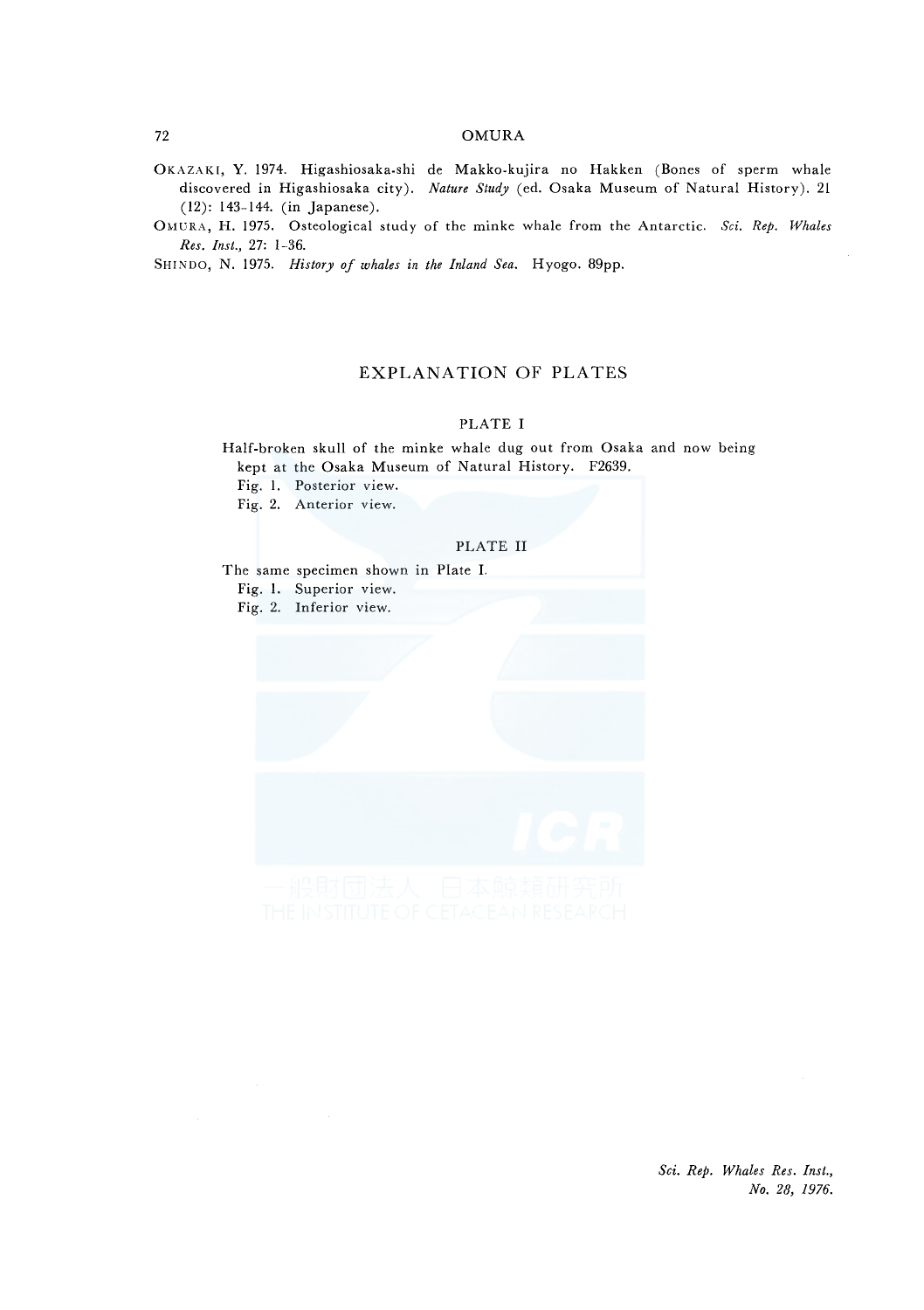